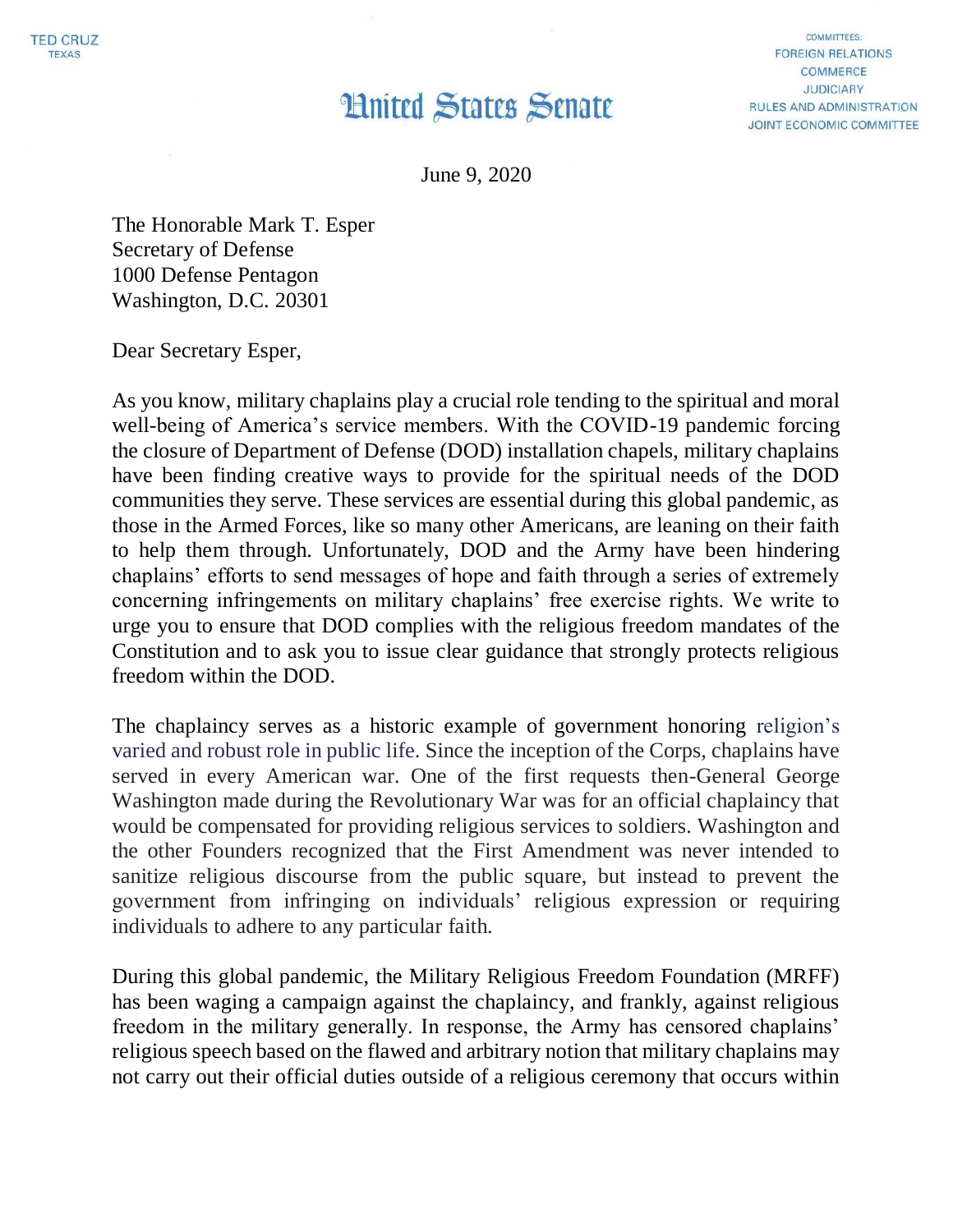the four walls of a chapel. A number of concerning examples have been brought to our attention:

- $\bullet$  At Fort Drum, New York, chaplains assigned to the legendary  $10^{th}$  Mountain Division published a series of videos to a social media site inviting viewers to pray in the midst of the COVID-19 pandemic. The MRFF demanded the videos be removed, and the Army quickly complied.
- At Redstone Arsenal, Alabama, another Army chaplain published a video to social media in which he sought to encourage viewers with a message of hope during difficult times. Again, the MRFF demanded the video's removal, and the Army again complied.
- At Camp Humphreys, South Korea, an Army chaplain who sought to offer encouragement and hope sent an email to his fellow Christian chaplains recommending to them a Christian book he had recently read. The MRFF demanded that he be disciplined for his "deplorable actions," and the Army undertook an investigation into the chaplain's actions.
- At USAG Stuttgart, Germany, a chaplain hosted "Sunday Christian Porch Preaching" on the balcony of his apartment. The command at USAG Stuttgart unlawfully halted Lt. Col. McGraw's services in response to demands from the MRFF.

During a time of great crisis when the country desperately needs messages of hope and perseverance, the Army is expending resources to extinguish efforts to help service members connect with their faith. In each of these instances, chaplains were simply undertaking their duties to meet the spiritual needs of the men and women they serve, and the Army responded by unlawfully censoring and shutting down their religious exercise.

The First Amendment protects military chaplains' rights to freely exercise their religion. Historically, the chaplaincy has been an example of the government allowing respectful religious pluralism to flourish, employing chaplains of different faiths and creeds and allowing them, on a nondiscriminatory basis, to express their religious beliefs and accommodate the spiritual needs of the service members. This was the relationship between church and state that the Founders envisioned. Indeed, courts have made clear that the chaplaincy is a Constitutionally-mandated religious accommodation because the Constitution "obligates Congress upon creating an Army, to make religion available to soldiers."<sup>1</sup>

 $\overline{a}$ 

<sup>1</sup> *Katcoff v. Marsh*, 755 F.2d 223, 234 (2d Cir. 1985).